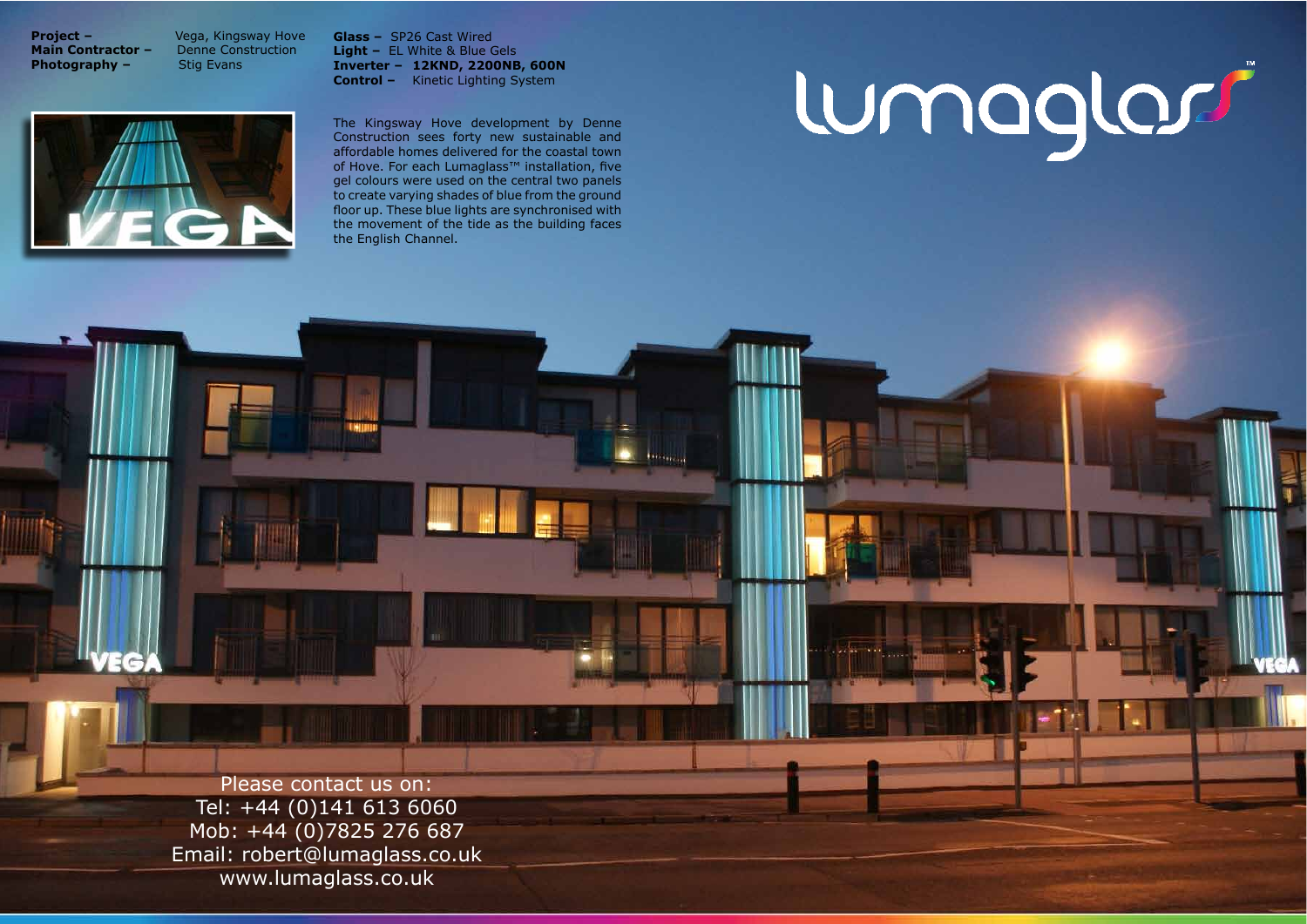## Cast Unwired

Also Available as 8 and 16 wired and Toughened



Cast Unwired

Low Iron

Also Available as 8 wired and Toughened

> Wave Unwired

## Cast Unwired Sandblasted

Also Available as 8 and 16 wired and Toughened

Macro Unwired







Cast Unwired Low Iron Sandblasted

Also Available as 8 wired and Toughened





Amethyst wired



Wave Unwired

Amethyst Unwired













Slim Line Unwired

Also Available as 8 and 16 wired and Toughened



Also Available as 8 and 16 wired and Toughened

#### **What is illuminated U-Profile useful-life cycles. glazing?**

Lumaglass™ is a simple yet - illuminated glazing with effective concept of self- excellent W/m2K values. supporting U-shaped glass **channels and integrated What sizes does Lumaglass™ electroluminescent** LED lighting fitted into a Standard width is 262mm

**Where can I use Lumaglass™?** 331mm available and can be **The fundamental simplicity combined. Lengths up to 7M.** and versatility of LumaglassTM permits the Does it have any acoustic designer to create exciting **architectural effects that In make** imaginative of internal illuminated achieve 42dB level, suitable **partitions, creating a feeling for separating meeting,** of space, and define stunning board or conference rooms. external facades.

#### How is it illuminated?

**Our** patented **provides** a choice of be achieved by incorporating **electroluminescence (EL) a low-emissivity surface** light tape - the world's coating applied to the **longest, thinnest and most internal surface of the glass** energy efficient lighting channel. technology, or the latest in U-values of 1.4 W/m2K can colour changing ability.

#### **What are the benefits?**

- up to 7 metres long to type to specify? walls of glass.

Sandblasted

Macro Unwired

# Sandblasted

Sandblasted

Clear&

Unwired

## Clear Unwired Sandblasted

**• Colour Range - LEDs criteria for the glass. • What** provide for brighter white span is required. • What **lights and colour changing colour is required. • What control.**

Friendly - EL provides for no opaqueness is required. **glare or light pollution.** 

**Practical Process − Lumaglass<sup>™</sup> is option to specify? extremely versatile in its It depends on: Your project simplicity** with a range and the architectural effect of specification variants that you want to create. allowing, for example, Internal partition or external **creating(illuminated(organic( facade( application.( Ambient( shapes.**

**•** Little or no Maintenance control. **− both Lumaglass<sup>™</sup> lighting options** provide for long Can Lumaglass™ be installed

**•** Thermal Insulation

or come in?

perimeter aluminium frame. with 60mm deep flanges. Widths of 232mm and

LED technologies, providing be achieved by incorporating a variety of white colour a translucent glass fibre temperatures and RGB insulation material that fills the space with in the channel **void.**

**• World's Longest Light How do I know what glass** 

fit glass channel lengths, It depends on:  $\bullet$  Your **providing continuous project and the architectural uninterrupted illuminated effect that you want to E n** viron mentally What level of translucency / create. • The performance surface finish is required.  $\bullet$ 

**Design How do I know what lighting** 

**light level, colour and colour** 

**What is the minimum radius for curved installations? 1.45M** for single glazed arrangements, and **2.0M** for double glazed **arrangements.**

Can Lumaglass<sup>™</sup> be cut to fit a slope?

**For** vertical installed systems, we can cut the **glass channels and install** to a rake at the cill, head or indeed both.

How is **Lumaglass<sup>™</sup> installed?**

**We require a structurally** sound "prepared" opening to securely fix the perimeter **aluminium frame.** 

How do you operate **LumaglassTM ?**

You have the option of a simple light switch, timer, solar switch, wall or remote control dimming and DMX **DALI** programmable control. It is also feasible to link the system to motion sensors, pressure pads or **other control mechanisms.** 

We provide a complete design, supply, installation and aftercare service. For further information, demo **or RIBA approved CPD;** 

Please contact us on: Tel: +44 (0)141 613 6060 Mob: +44 (0)7825 276 687 Email: robert@lumaglass.co.uk www.lumaglass.co.uk



**properties?**

**a** double glazed use arrangement, we can

> **What insulation properties** does it have?

**System** U values of 1.8 W/m2 K can

#### **around(doors?**

Yes, however, there are **critical opening sizes to** consider - the channel glass **cannot be notch, therefore** full panels are laid out up to both door jambs and full **panels between them over** the door opening.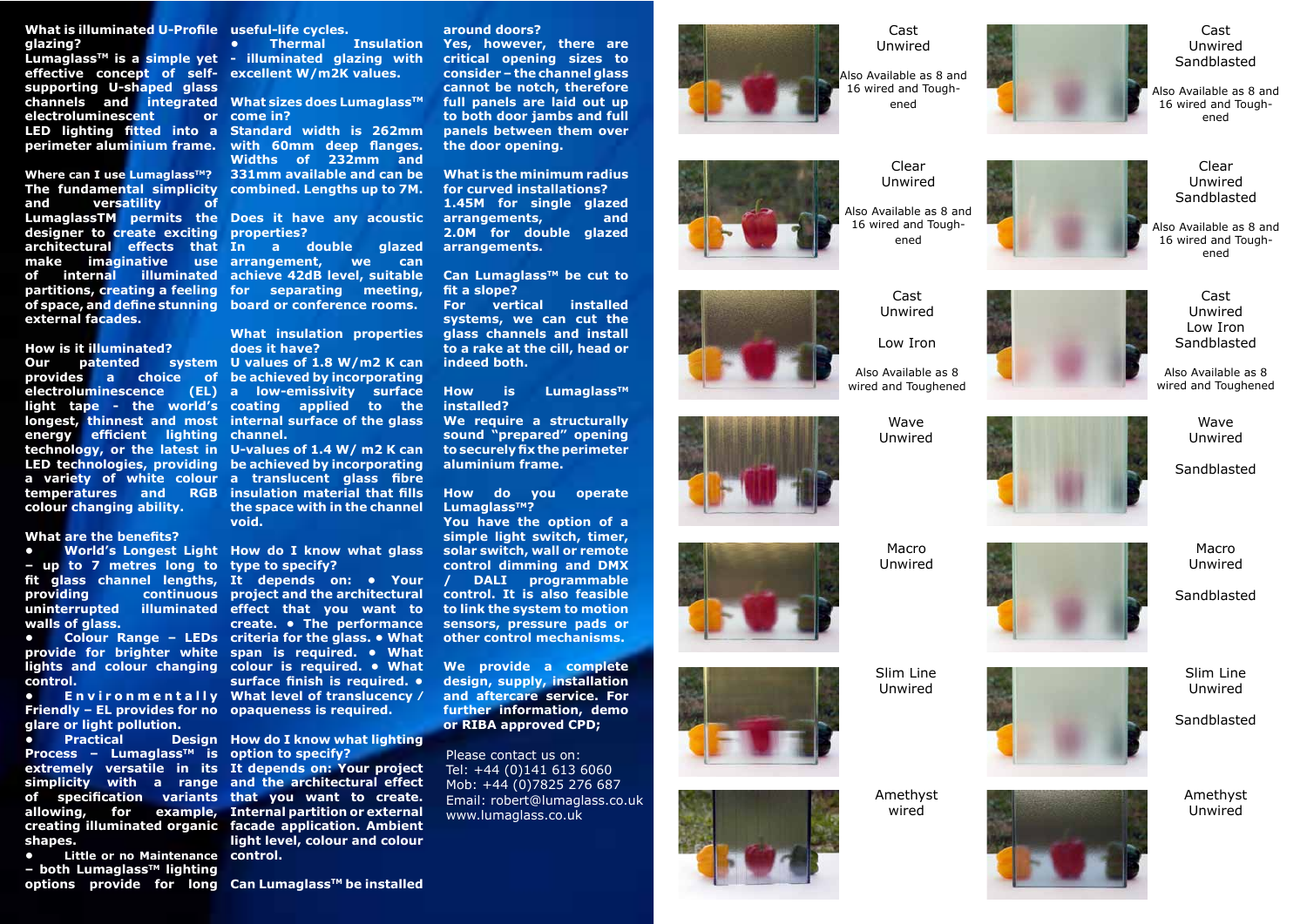

Lumaglass™ project, Connaught Place was designed by Griffiths Design and delivered by BW Interiors. Incorporating an LED light supply, this was Lumaglass™' first venture utilising this versatile technology and was hailed by all involved as a huge success. The impressive bright white screen is controlled by a dimmer switch operated from the reception area allowing the ambient to be altered to suit conditional needs.

**Project –** Connaught Place<br> **Main Contractor –** BWI **Main Contractor -**Photography - Simon Warren

**Glass -** (K25/60/7) SP26 Cast Wired S/B Low Iron<br> **Light -** Cool<br> **PSU -** Mear **Light(–(** Cool&White&LED&6,000K**(( ( Meanwell 240w**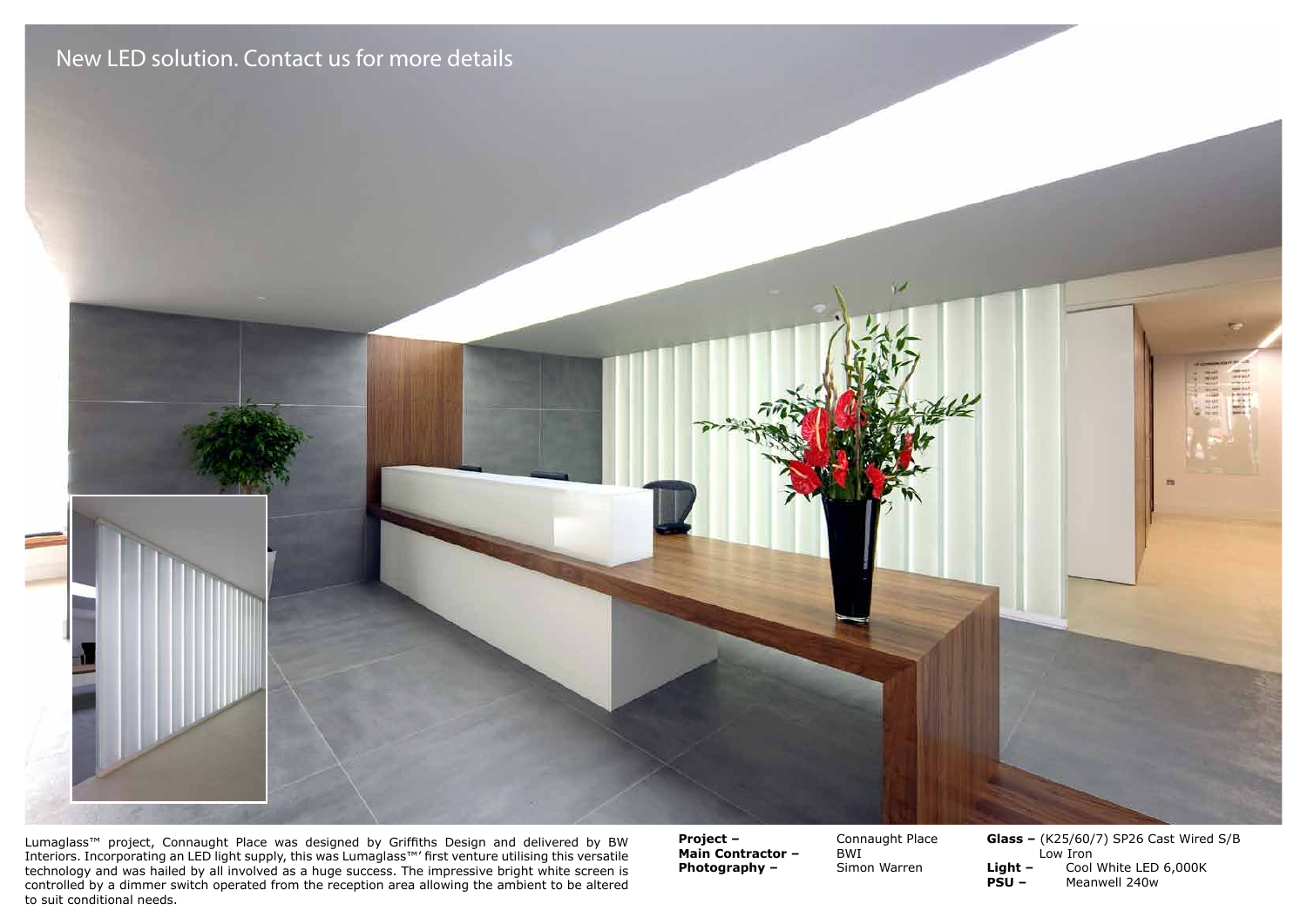



The Iomart, London project utilised Lumaglass<sup>™</sup> latest colour changing LED technology. Screens bordering the corridor and meeting spaces have been designed to develop and flow between a spectrum of bold blues, reds, yell

**Project -**Photography  $-$ 

Iomart, London Simon Warren

Glass - (K25/60/7) SP26 Cast Wired S/B<br>Light - Colour Changing LED **Control -** Wall Mounted Controller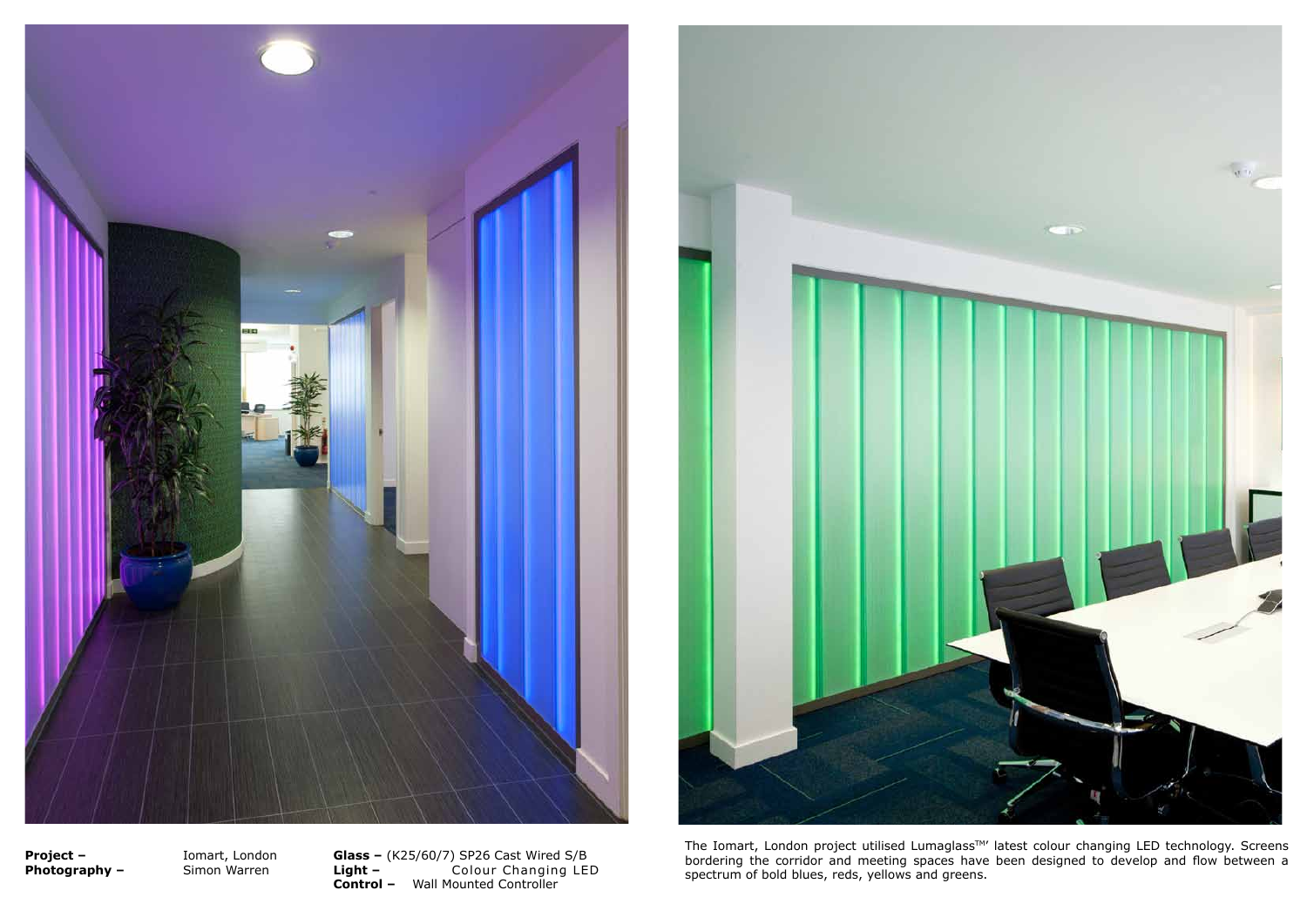The Lumaglass™ system can be installed to a rake, in this example at the cill. It can also be installed to a rake at the head or both.

### Team MaCarre

The glowing, sleek horizontal channels are reflected by strategically placed mirrored columns that multiply the overall luminosity around this striking main feature, the  $i$ llusion of extra depth and visual trickery coming together in a crescendo of light and abstract lines.



**Project –** Salford Station<br> **Architect –** Austin-Smith:Lo Photography -

Austin-Smith:Lord **Main Contractor –** J.Murphy + Sons Ltd<br>**Photography –** Simon Warren **Glass –** (K22/60/7) SP2 S/B Cast Toughened<br>**Light –** DFL - 0175- G **DFL - 0175- G Inverter –** 12 KND X2<br> **Control –** On/Off **Control-** **Project –** Team Macarre<br> **Architect –** Dan Macarre **Main Contractor –** lumaglass<br>**Photography –** Simon Warren **Photography -**

**Dan Macarre** 



**Control-**

**Glass –** (K25/60/7) SP26 Clear S/B Wired **Light –** DFL - 0175- W **Inverter –** 12 KND X1<br> **Control –** On/Off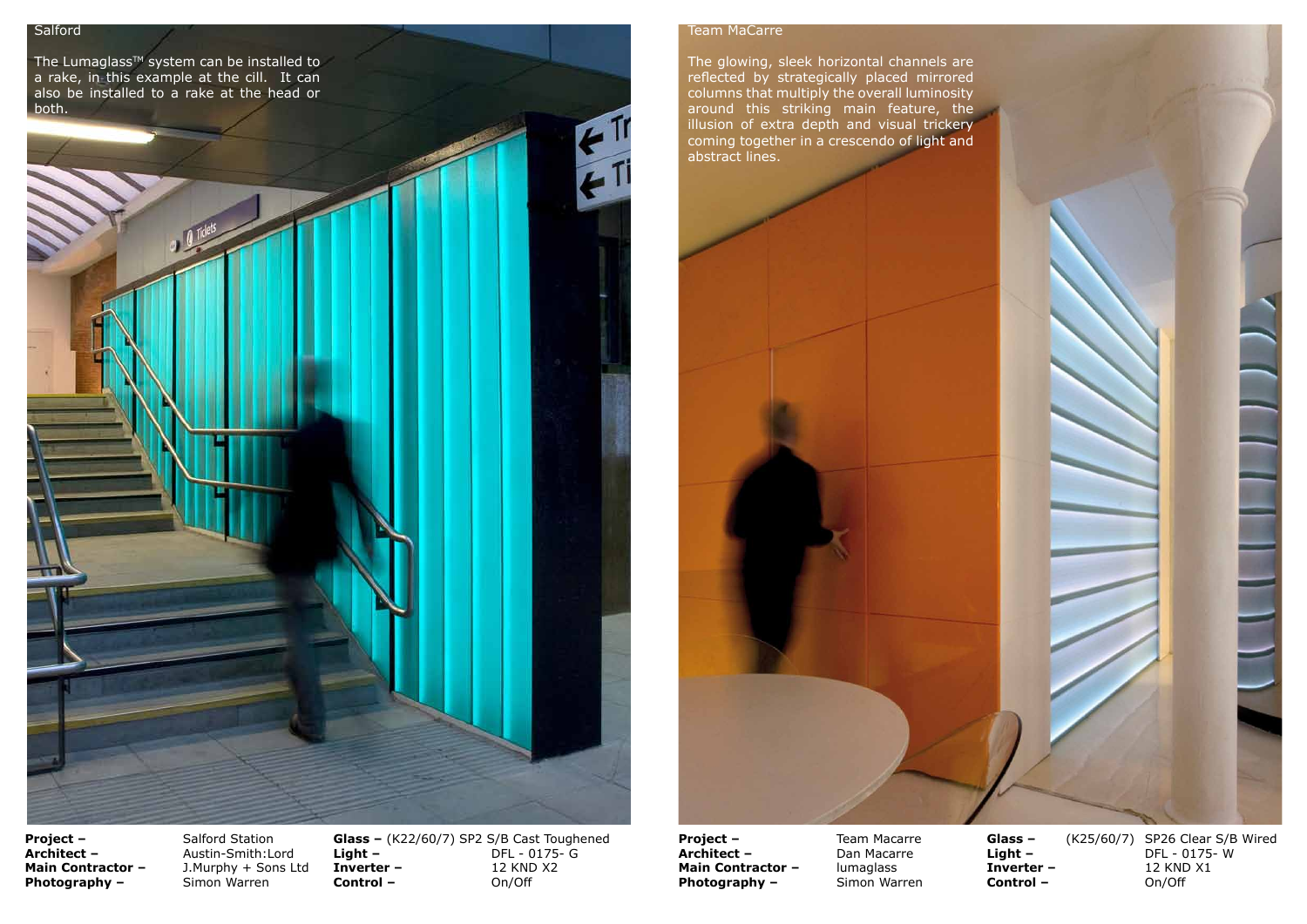# Studio 5-11

The modularity of the U-Profile channels enables the creation of this organic curve. With low iron glass and white light, a feature white canvas has been created.



George

The "self-supporting" nature of the U-Profile channels, within a perimeter framework, enables long runs without intermedi mullion supports. Feature glass corners are achievable.

**Project –** Project George<br> **Architect –** Chetwoods Arch Photography -

**Chetwoods Architects Main Contractor –** McLaren Construction<br>**Photography –** Simon Warren

**Project –** Studio 5-11 **Photography -**

**Architect –** Architects Design Group **Main Contractor –** Lumaglass<br>**Photography –** Simon Warren

**Glass -** (K25/60/7) SP26 S/B Lowiron wired **Light – Company DFL - 0150-W Inverter –** 12 KND<br>**Control –** On/Off **Control-**



**Control-**

Glass – (K25) NP26 Clear S/B Toughened **Light – Company Company DFL - 0100-W Inverter –** 12 KND X2<br> **Control –** On/Off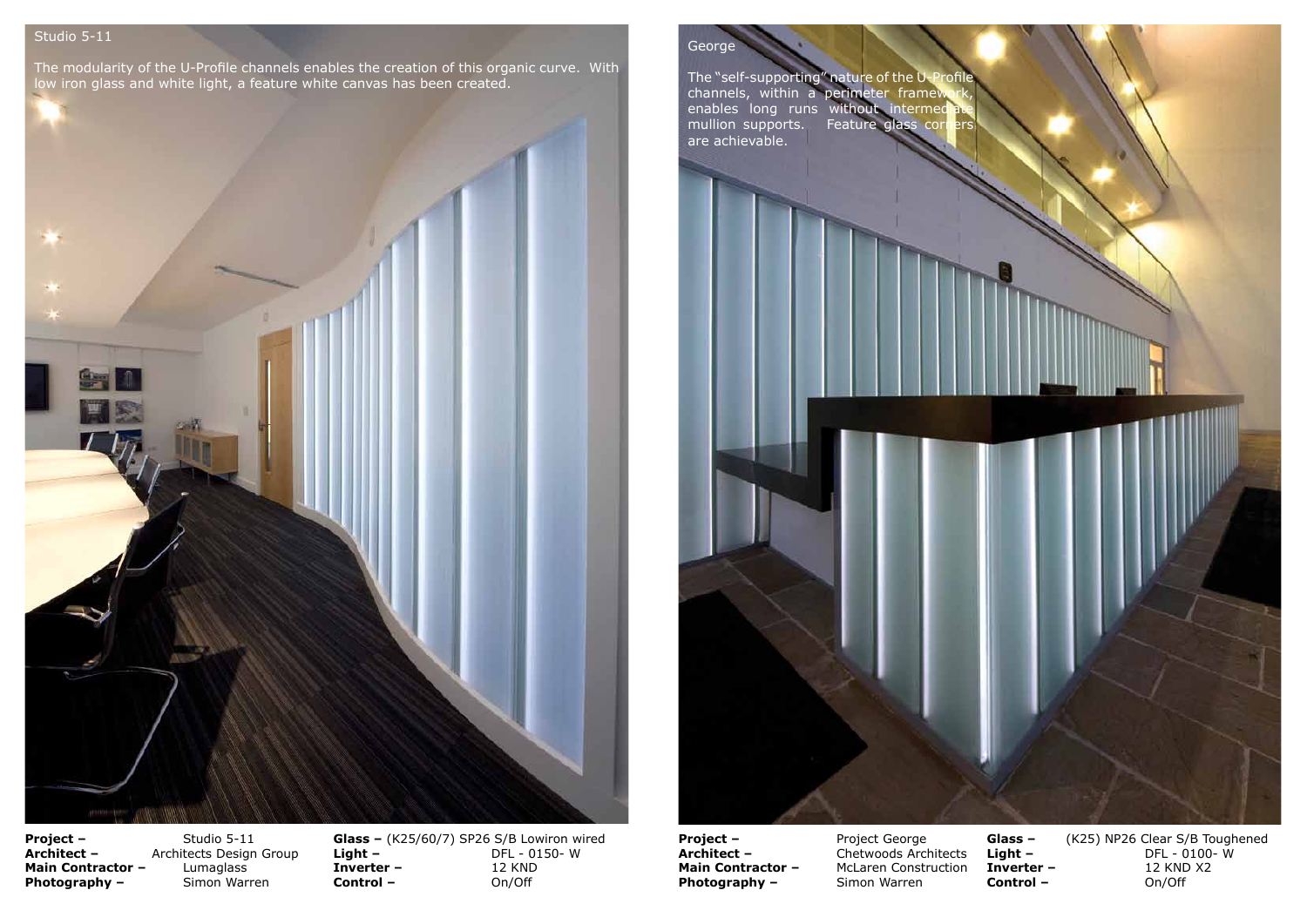**SOLUTION AND ARRESTS** 

Depending on the performance criteria required, a thermally toughened glass  $\overrightarrow{c}$  can be matched as shown for this helipad installation.



As part of the Bridges Wharf luxury hotel development, Lumaglass was specified to create a feature wall to divide and protect the road access to the hotel from the main Helicopter landing strip, while maintaining an air of elegance and exclusivity.

**Architect –** Kay Elliott **Photography – Simon Warren** 

**Project – Battersea Heliport Main Contractor – D** Wilson Architectural



**Glass -** (K25/60/7) SP26 S/B Cast Toughened **Light –** DFL - 0175- G **Inverter –** 12 KND X4<br> **Control –** Solar switch **Solar switch**